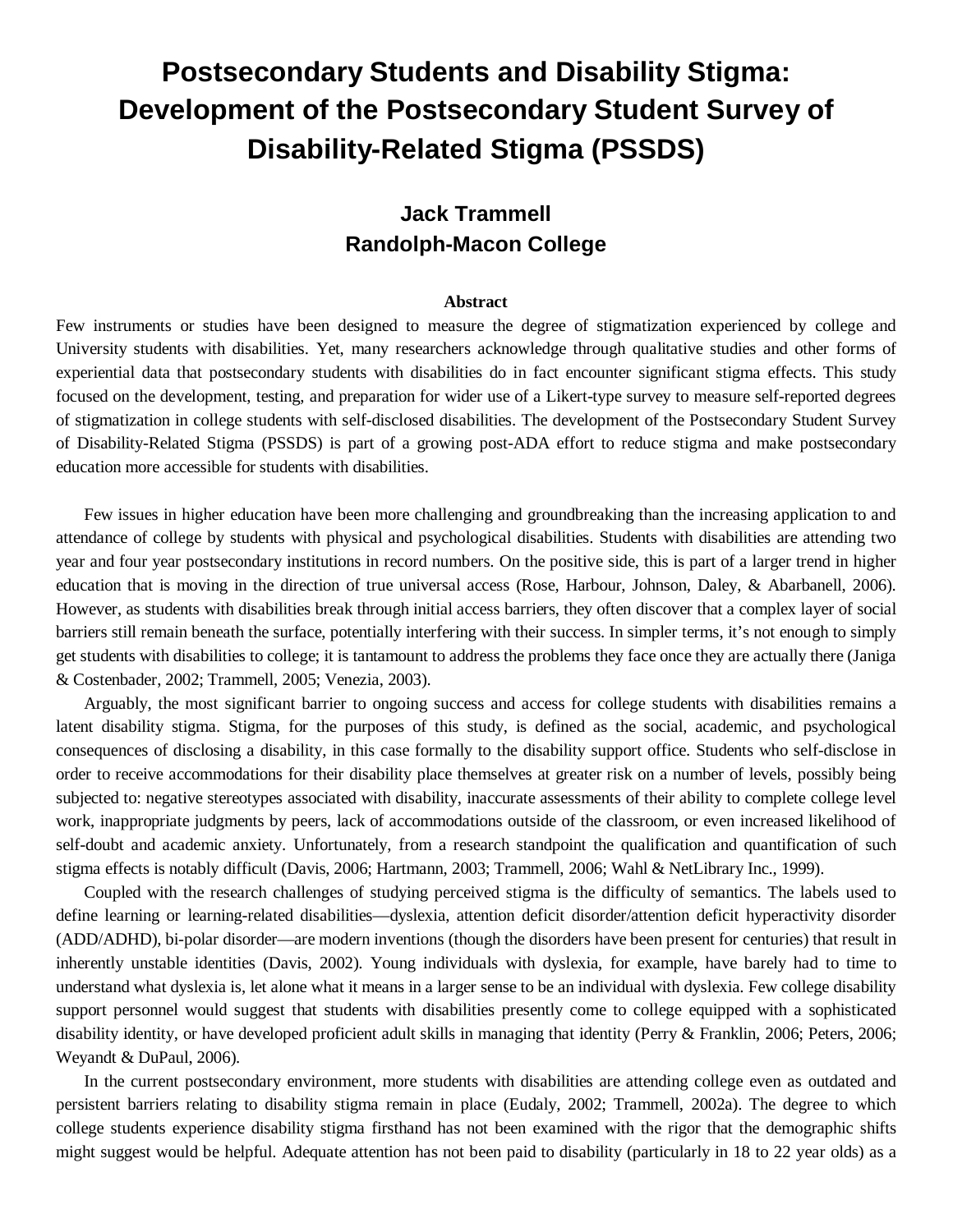stigmatizing identity in the postsecondary environment, especially in comparison to gender, race, and cultural studies. Disability in the postsecondary environment has essentially been neglected (Davis, 2002). This is in contrast to the P-12 research conducted over the last 30 years or more in the public schools relating to disability, which has resulted in a highly evolved etiology of special education and normalization (Bakker & Bosman, 2003; S. Field, Sarver, & Shaw, 2003; Wong & Donahue, 2002).

College students are rightly expected to be more independent and adept at self-monitoring than younger students. Assuming that they are equipped to handle complex social exchanges involving disability is at best erroneous and at worst discriminatory. Dating back to sociologist Erving Goffman's research on stigma in the 1960s, there is now a growing trail of evidence that suggests that disability becomes more difficult, rather than less difficult, to process as adults. Children at least have the small advantage of naivety; adults, on the other hand, generally have a better grasp of the group norms and rules, and are therefore more sensitive to their violation. College students, as adults, are quite vulnerable to real and/or perceived stigmatization when those violations occur (Canu & Carlson, 2004; Crocker & Quinn, 2000; Goffman, 1963; Levin & Laar, 2006; Olney, Brockelman, Kennedy, & Newsome, 2004; Price, Gerber, Mulligan, & Williams, 2005).

The degree of stigmatization, and the aspects of the college experience it most likely impacts, is suggested but far from quantified by past research. There is evidence, for example, that college students with disabilities may be hesitant to disclose to the college or University that they have a disability, in part because of the anticipated negative consequences of that action; that college students with disabilities may worry that accommodations will give them an unfair advantage, or that it will appear to others that they are not competitive; and on the positive side, studies suggest that students with disabilities have a genuine motivation to become more independent as learners after high school, and see the college transition experience as an opportunity to create a new, more autonomous, student identity (Janiga & Costenbader, 2002; Olney & Brockelman, 2005; Price et al., 2005; Trammell, 2000, 2003b; Trammell & Hathaway, 2007).

These anxieties can be compounded by a lingering notion that students with disabilities are not retained and do not graduate at the same rates as their peers without disabilities, in spite of the fact that some studies suggest otherwise (Belch, 2004; Getzel, 2008; Gilbert, 1996; Sydow & Sandel, 1996; Vincent, 1983; Wessel, Jones, Markle, & Westfall, 2009). Lack of disability accommodation is not tracked with the same rigor and consistency as more traditional variables for retention, such as socio-economic status, or established measures of student engagement. Few instruments exist to measure quality of college experience as it relates to disability. This is compounded by research deficits in the areas of postsecondary disability stigma, postsecondary disability and academic achievement, and community attitudes about disabilities at colleges and universities (Belch, 2004; Getzel, 2008; Reaser, Prevatt, Petschre, & Proctor, 2007; Seven Parent Populations, 2006; Trammell, 2003b; Wessel et al., 2009).

 Taking into account all of these trends and situations, a timely argument can be made that the research community needs better ways to quantify postsecondary disability stigma. To put the matter in Foucauldian terms, power relationships between subjects and oppressors cannot be exposed until there is an open acknowledgement or recognition that oppression is actually occurring. The Postsecondary Student Survey of Disability-Related Stigma (PSSDS) was born of the quest to carefully measure and expose disability stigma that postsecondary students experience (Campbell, 2005; Gregory & Satterfield, 2002; Tremain, 2005).

#### Method

To measure a potentially nebulous social phenomenon such as disability stigma that is based in large part on the perceptions of various individuals, survey methodology offers attractive strengths and benefits (Deming, 2006; Dillman, 2000; Fowler, 2002). Most importantly, it gives the researcher an opportunity to focus on specific aspects of the disability experience that are most relevant or that emerge as impactful. Postsecondary student stigma is most readily measured in the areas traditionally associated with college success: academic achievement, social growth, and the development of a positive and independent adult identity (Skinner, 2004).

The PSSDS began qualitatively with exploratory student interviews and preliminary literature searches. Interviews with central Virginia college students who self-disclosed to disability support offices confirmed that many students with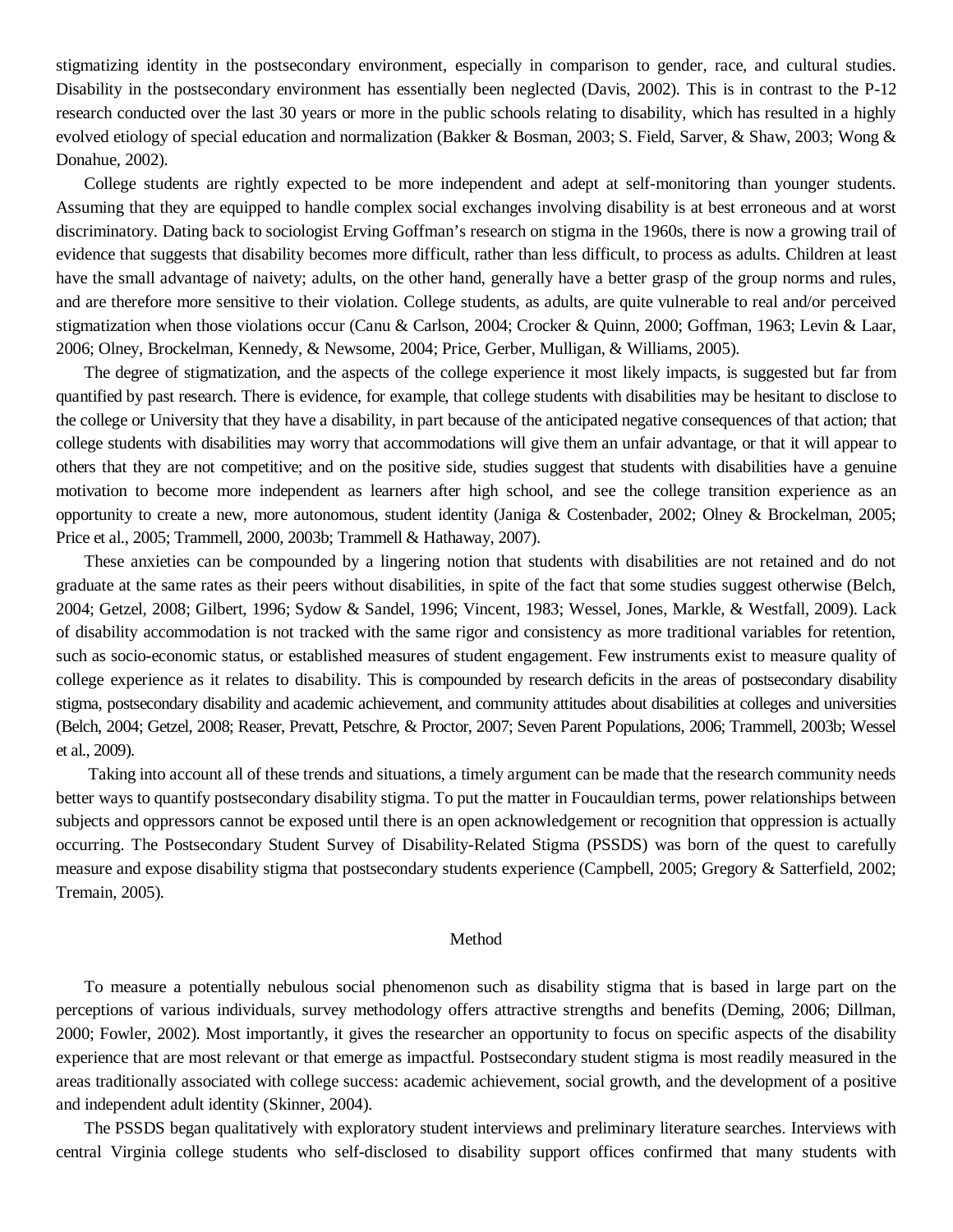disabilities transitioned to college with anxiety about the negative stigma effects that could often be traced to earlier school episodes (Trammell, 2002b). Such episodes were typically related to the dangers of being labeled, being singled out, or being treated unfairly (Trammell, 2002b; Venezia, 2003; Zuker, 1997).

In the P-12 literature, studies across various age groups consistently indicated that disability stigma affected students with disabilities. In the early grades, for example, students began to treat classmates with labels differently (Bakker & Bosman, 2003). By high school, the social consequences of integration were still profound (Betancourt-Smith, 1994). An evolving outline of a larger problem began to emerge, a problem that would not theoretically disappear in college, only to reappear again in the work place or home later in adult life (Olney et al., 2004).

The literature, taken together, suggested an underlying factor impacting academic achievement (Trammell, 2006). Many studies for various types of disabilities mention an impact on grades. A recent study for ADHD confirmed a negative grade effect in a sample of college students (Frazier, Youngstrom, Glutting, & Watkins, 2007). Studies have indicated that accommodations don't always result in higher grades for students with learning and learning-related disabilities (Trammell, 2003a, 2003b). Studies have also reported results suggesting that attitudes and other non-academic variables such as disability stigmatization were closely related to levels of academic success (Duranczyk, Goff, & Optiz, 2006). In summary, students with disabilities generally struggle more academically than their peers without disabilities.

A final complication resulted from the fact that many studies (including this one) relied on data generated from students who self-disclosed, and since many students with disabilities chose never to disclose, measurement error was inevitable and presented problems for generalization (Price et al., 2005). In other words, there was a high likelihood that the population of students who chose not to disclose was significantly different in some attitudes or habits from those who did disclose. Nonetheless, the evidence already cited also suggested that academic achievement and disability label and stigmatization were likely to correlate to a measurable extent even within the limitations of sampling students who disclose. In this study, as well as in many other sociological or psychological studies, being labeled was treated as synonymous with having the disability for purposes of analysis (Frank, 2004; Warshaw, 2006).

After organizing, coding, and analyzing the preliminary interviews and assimilating the stigma literature, a series of scaled questions was generated. The scale was modeled on Likert-type scales developed in the 1960s and 1970s mainly designed to measure race-related stigmatization during the Civil Rights Movement and several modern measures relating to HIV stigma, since no appropriate disability scale was available, (Berger, Ferrans, & Lashley, 2001; Utsey & Ponterotto, 1996). Referring back to the research methodology on race-related stigma, and employing current survey research methods, the collection of potential items was consolidated into approximately two dozen questions, each of which related to at least one of the major threads connected to learning-related disability stigma and college success, identified as: degree of academic success, quality of peer relationships, measurable sense of self and identity, and global awareness and/or concern about accommodations and disability-related issues (See Appendix).

Prior to formal administration, the survey was pilot tested with volunteer students with self-disclosed disabilities at various central Virginia postsecondary institutions. The results of the small pilot led to several questions being re-worded and other small editorial changes that made the questionnaire more accessible and understandable. The pilot results encouraged further development and use of the instrument which led to the formal study (Trammell, 2006).

#### *Participants*

The subjects in the formal study were college and University students with self-disclosed disabilities at three central Virginia postsecondary institutions: a major research University; an urban community college; and a small, private liberal arts college. The populations all had slight female majorities, were fairly evenly divided by year in school, and were pooled from the universe of up to several hundred students in any given semester utilizing the disability support services (DSS) offices. Various types of physical and psychological disabilities were represented, with the majority at each school being comprised of classic learning disabilities (dyslexia, etc.) and psychological disabilities (ADD/ADHD, etc.).

The intent was to capture as many students at each school as possible in a given semester, netting a sample of at least one hundred or more students overall. This would allow for adequate confirmatory factorial analysis, and also provide comparative demographic data between schools to increase generalizability (A. Field, 2005; Hughes, 2005).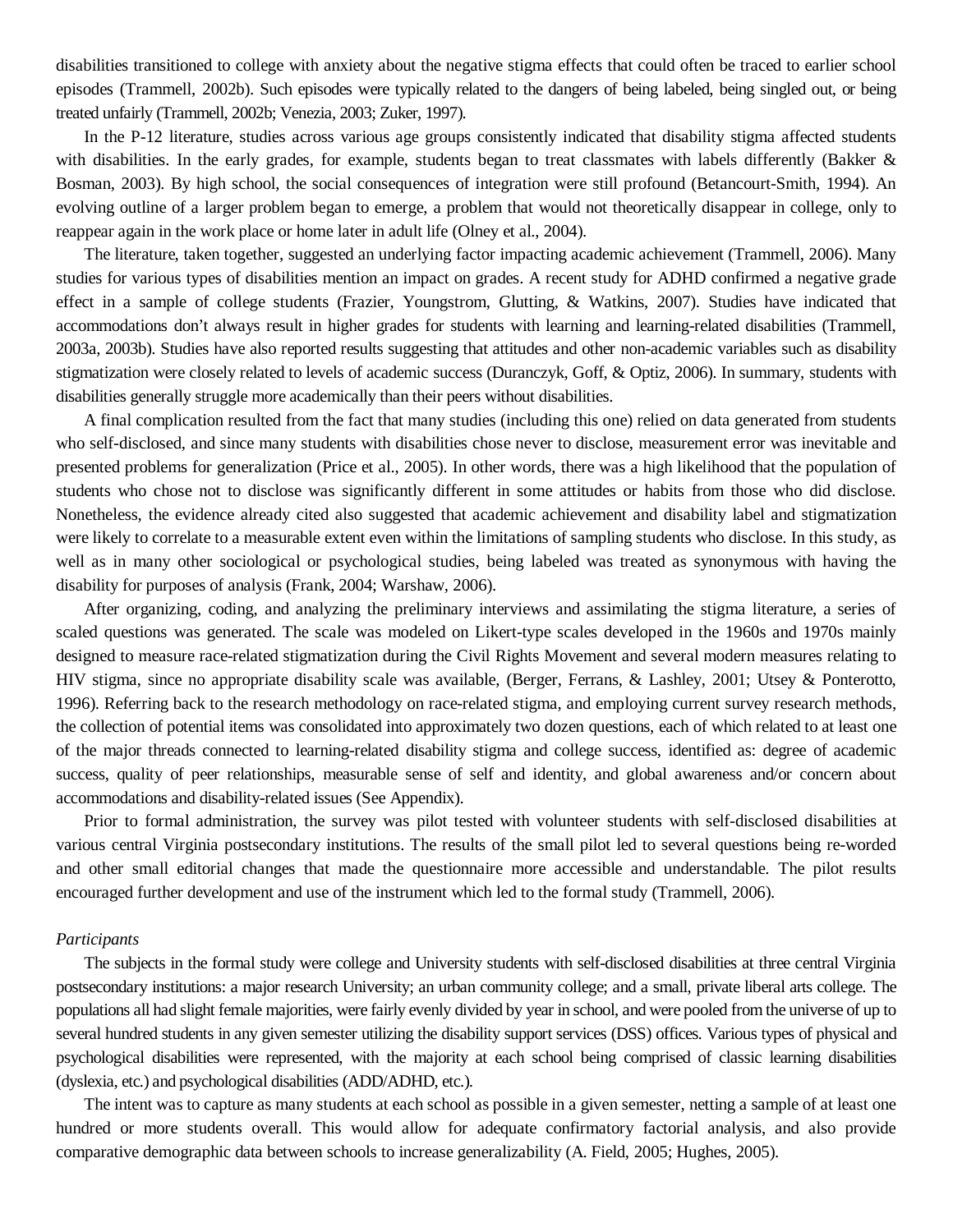All subjects participated voluntarily, with each student utilizing DSS services during the semester being offered an opportunity to complete the survey. Less than a dozen students declined to participate at each school when offered a chance to participate. Students were offered a pen or a pencil with an academic web site on it as a small incentive. Most students indicated a high degree of willingness to cooperate, especially since the directions explained that the ultimate use of the survey data would be to reduce campus disability stigma.

#### Results

One-hundred and twenty-one students completed the instrument, with roughly equivalent groups at each school (See Table 1). A one-way analysis of variance found no significant differences between the combined students in major demographic factors including gender ( $f = .018$ ,  $p > .05$ ).

Factor analysis (maximum likelihood) was calculated on variables thought to comprise specific areas or types of stigma that had been identified in previous research (the four areas already mentioned). An earlier exploratory factor analysis of the limited pilot data suggested seven variables present in the survey, four of which appeared to be very solid constructs. After final data collection, confirmatory factor analysis solidified the status of four important factors (See Table 2).

Using the estimated weights from the confirmatory factor analysis, the four variables established were matched with degree of perceived academic success (AS), quality of peer relationships (PR), measurable sense of self and identity (SS), and global awareness and/or concern about accommodations and disability-related issues (GA). These areas were developed in conjunction with a comprehensive literature review (Berube, 2005; Trammell, 2006).

The mean scores (See Table 3) provide some evidence that the students in the target sample were most stigmatized by worry about their standing with peers. They revealed themselves as least concerned or aware of global issues relating to disability and stigma in the larger cultural picture. The total scores indicated a diverse collection of stigma experiences, suggesting that the instrument allows for adequate sensitivity to differing experiences.

The overall Cronbach Alpha for the scale was .803, which by most research standards constitutes an acceptable degree of reliability (Field, 2005). In addition, an average deviation of 1.44 per item suggested that students did find appropriate sensitivity in the scale, since the range of possible responses was restricted to values of 0 through 4.

Table 1

*PSSDS Demographic Statistics (N = 121)* 

| School                            | Subjects $(n)$ |    |            | Male/Female |           | Visible/Invisible |
|-----------------------------------|----------------|----|------------|-------------|-----------|-------------------|
| Large Urban University            | 36             |    | 38.9/61.1% |             | 8.3/91.7% |                   |
| <b>Suburban Community College</b> | 46             |    | 45.7/54.3% |             | $N/A^*$   |                   |
| <b>Small Private College</b>      |                | 39 |            | 43.6/56.4%  |           | $N/A^*$           |
| <b>TOTAL</b>                      | $N = 121$      |    | 43.0/57.0% |             | $N/A^*$   |                   |
|                                   |                |    |            |             |           |                   |

\*Data not reported to protect confidentiality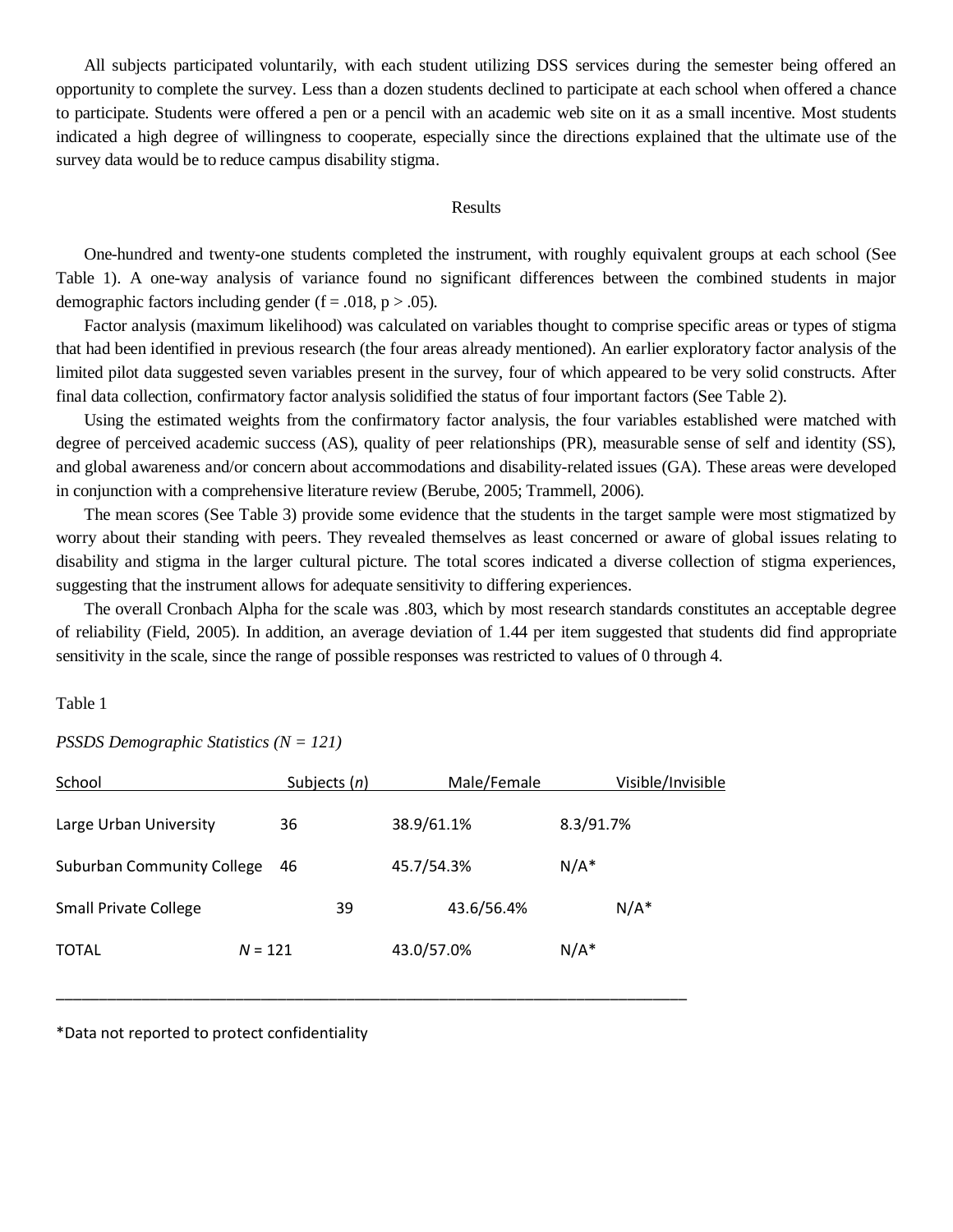Table 2

### *PSSDS Aggregate Factor Analysis (N = 121) using Maximum Likelihood Extraction and Direct Oblimin Rotation, with*

*Seven Factors.<sup>a</sup>*

| Item $\#$      | $\mathbf 1$ | $\overline{2}$ | $\overline{3}$ | $\overline{4}$ | $\overline{5}$ | $\boldsymbol{6}$ | $\overline{7}$ |
|----------------|-------------|----------------|----------------|----------------|----------------|------------------|----------------|
| Q17            | [.968]      |                |                |                |                |                  |                |
| Q12            | .740        |                |                | .364           |                |                  |                |
| Q16            | .690        |                | .368           | .318           | $-.323$        |                  |                |
| Q8             | .563        |                | .321           |                |                |                  |                |
| $\mathsf{Q2}$  |             | .915           |                |                |                | .346             |                |
| Q7             |             | .654           |                |                | .319           | .379             |                |
| Q21            |             | .419           |                |                |                | .317             |                |
| Q18            |             |                | .759           |                |                |                  |                |
| Q13            |             |                | .586           |                |                |                  |                |
| Q11            | .310        |                | .557           |                |                | .444             |                |
| Q20            |             |                |                | .575           |                |                  |                |
| Q15            |             |                |                | .557           |                |                  | .353           |
| Q14            | .452        | .431           |                | .507           |                |                  |                |
| Q9             |             |                |                |                | $[-.603]$      |                  |                |
| Q <sub>6</sub> | .500        |                | .418           |                | $-0.545$       |                  |                |
| Q22            |             |                |                |                |                |                  |                |
| Q4             |             | .354           |                |                |                | .801             |                |
| Q <sub>5</sub> |             | .366           |                |                |                | .692             |                |
| Q10            |             | .363           |                |                |                | .634             |                |
| Q19            | .453        |                |                |                |                | .496             |                |
| Q <sub>3</sub> |             | .364           | .317           |                |                | .493             |                |
| Q1             |             |                |                |                |                | .409             |                |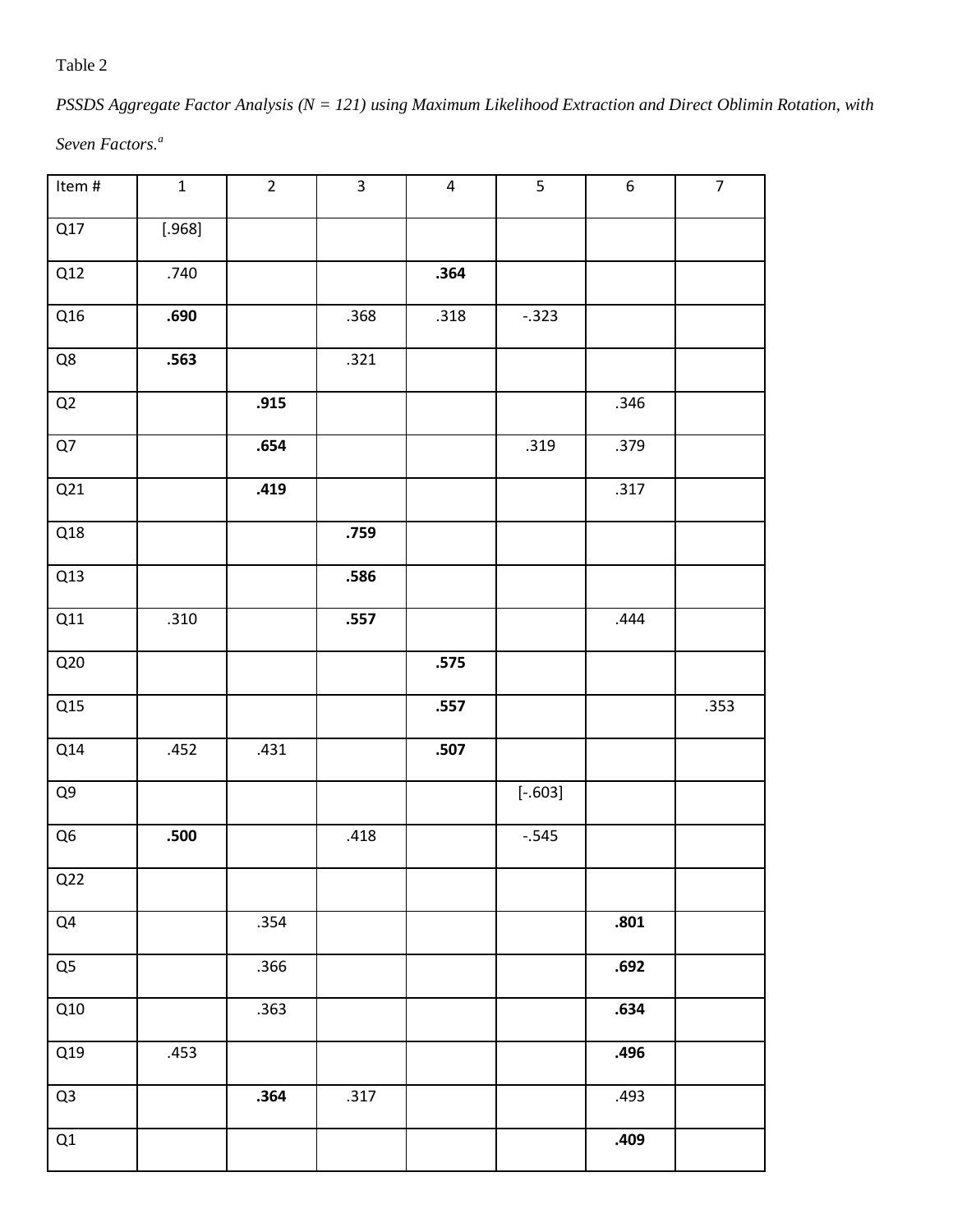| Q <sub>24</sub> |  |  |  | [.634] |
|-----------------|--|--|--|--------|
| Q <sub>23</sub> |  |  |  | [.610] |

<sup>a</sup>ltems in the pilot subscales appear in bold. Items that fell out of their original pilot subscale are bracketed.

#### Table 3

*PSSDS Mean Scores by Factor (N = 121)* 

| Area                            | Mean Score | Sum Range |
|---------------------------------|------------|-----------|
| Academic Success (AS)           | 1.623      | $0 - 15$  |
| Peer Relationships (PR)         | 1.873      | $0 - 13$  |
| Sense of Self and Identity (SS) | 1.495      | $0 - 14$  |
| Global Awareness (GA)           | 1.282      | $0 - 26$  |
| <b>TOTAL STIGMA SCORE</b>       | 39.338     | $10 - 65$ |
|                                 |            |           |

#### Discussion

Including the pilot administrations, the PSSDS resulted in over 200 students from a variety of institutions completing and sometimes critiquing the instrument. The result was palpable evidence that disability stigma does impact students within the sample populations. Considering the institutional diversity and sample size of the formal study, there is credible evidence for expanding on this work and solidifying a construct that can better identity, explain, and help dismantle disability stigma at the postsecondary level.

The scores for each item on the scale were added, with some items reverse coded when necessary, so that a total range of scores between 0 and 96 was possible. Higher scores indicated that the respondent perceived greater disability stigmatization. Individual scores for the four sub scales were similarly added which cumulatively matched the total score for each subject.

Reliability of scores was increased through the mixed methods process of interviews, pilot administration and ongoing revisions of the instrument, and persistent attention to the literature on survey design (Lepkowski, Couper, Mathiowetz, Tourangeau, & Raghunathan, 2006; Litwin, 2003; Vogt, 2007). The questions, especially in the early phases of development, were challenged repeatedly for meaning and clarity.

Validity of scores was determined both by additional statistical analyses and traditional survey methods. In addition to reliability coefficients, the deviations provided evidence of validity for the purpose of establishing sufficient variability. A survey such as the PSSDS should be sensitive enough to capture real differences in respondents, but unified enough to identify patterns and latent variables. The social validity was largely established through the interaction with subjects in the interview and pilot phases.

The survey was designed from the outset to develop factors already present in the research, and in the anecdotal experiences of disability services coordinators. The object was to confirm those factors, and also to suggest simply that stigma is significant to the degree that colleges and universities, and specifically the DSS offices, should be targeting resources and programming specifically to reduce disability-related stigma. Accommodations will likely be more effective in a climate where disability is less stigmatized.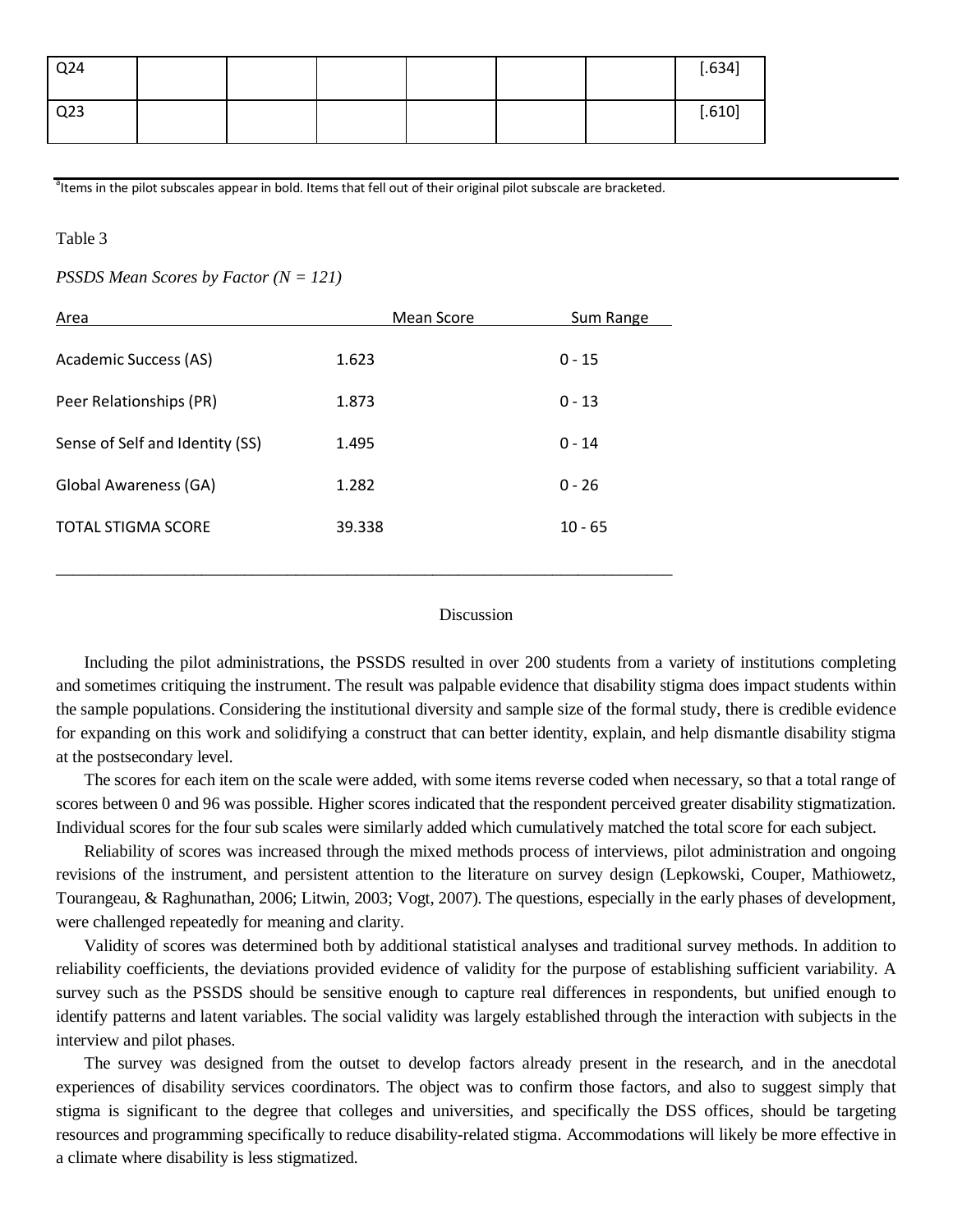The use of the PSSDS has continued since the initial development of the survey, and is currently being used in conjunction with the Freshman Mental Health Project (FMHP) at a small private liberal arts college. There are plans to use it at other universities, possibly making the instrument available online through an organization such as the Association for Higher Education and Disability (AHEAD), so that DSS offices might make wider use of such an instrument.

On one level, the PSSDS only demonstrates what many disability activists and scholars might have already taken for granted. College and University students with self-disclosed disabilities do experience measurable degrees of disability stigma. However, in a day and age where resources are tied to accountability, and accountability to evidence, there is an extreme paucity of instruments like the PSSDS that specifically target students with disabilities, and other marginalized populations. The PSSDS may suggest the enormity of what remains to be done.

An evolution in the study of disability stigma might allow further questions to be asked, such as: What is the relationship between stigma effects and age? How can disability climate on campus be quantified and measured? How do different types of disabilities create different types of stigmas? How closely related to race and gender stigma is disability stigma (and are they additive)?

The hope and intention of research like the PSSDS is that others will follow and confirm, elaborate, and always advocate. Survey instruments also have the happy benefit of providing concrete evidence of effects that have perhaps always been suspected, but not so easily proven. With more proof in hand, there will be firmer grounds for securing resources and addressing needs of postsecondary students with disabilities that are not currently being met.

## **References**

- Bakker, J. T. A., & Bosman, A. M. T. (2003). Self-Image and peer acceptance of Dutch students in regular and special education. *Learning Disability Quarterly, 26*(1), 5-14.
- Belch, H. A. (2004). Retention and students with disabilities. *Journal of College Student Retention: Research, Theory & Practice, 6*(1), 3-22.
- Berger, B. E., Ferrans, C. E., & Lashley, F. R. (2001). Measuring stigma in people with HIV: Assessment of the HIV Stigma Scale. *Research in Nursing and Health, 24*, 518-529.
- Berube, M. (2005). *College makeover: Disability studies.* Retrieved November 25, 2005, from http://www.slate.com/id/2130329/
- Betancourt-Smith, M. (1994). High school teachers and mainstreaming: Implications for training. *Education, 114*(3), 447- 451.
- Campbell, F. K. (2005). Legislating disability: Negative ontologies and the government of legal identities. In S. Tremain (Ed.), *Foucault and the government of disability* (pp. 108-130). Ann Arbor: University of Michigan Press.
- Canu, W. H., & Carlson, C. L. (2004). ADHD and social adaptation: From childhood to adult. *ADHD Report, 12*(2), 1-6.
- Crocker, J., & Quinn, D. M. (2000). Social stigma and the self: Meanings, situations, and self-esteem. In T. F. Heatherton (Ed.), *The social psychology of stigma*. New York: The Guilford Press.
- Davis, L. J. (2002). *Bending over backwards: Disability, dismodernism & other difficult positions*. New York: New York University Press.
- Davis, L. J. (2006). *The disability studies reader* (2<sup>nd</sup> Ed.). New York: Routledge.
- Deming, W. E. (2006). On errors in surveys (an excerpt). *The American Statistician, 60*(1), 34-38.
- Dillman, D. A. (2000). *Mail and internet surveys: The tailored design method* (2<sup>nd</sup> Ed.). New York: John Wiley & Sons, Inc.
- Duranczyk, I. M., Goff, E., & Optiz, D. L. (2006). Students' experiences in learning centers: Socioeconomic factors, grades, and perceptions of the math center. *Journal of College Reading and Learning, 36*(2), 39-49.
- Eudaly, J. (2002). A rising tide: Students with psychiatric disabilities seek services in record numbers. *GW HEATH Resource Center*, 1-3.
- Field, A. (2005). *Discovering statistics using SPSS* (2nd Ed.). London: Sage Publications.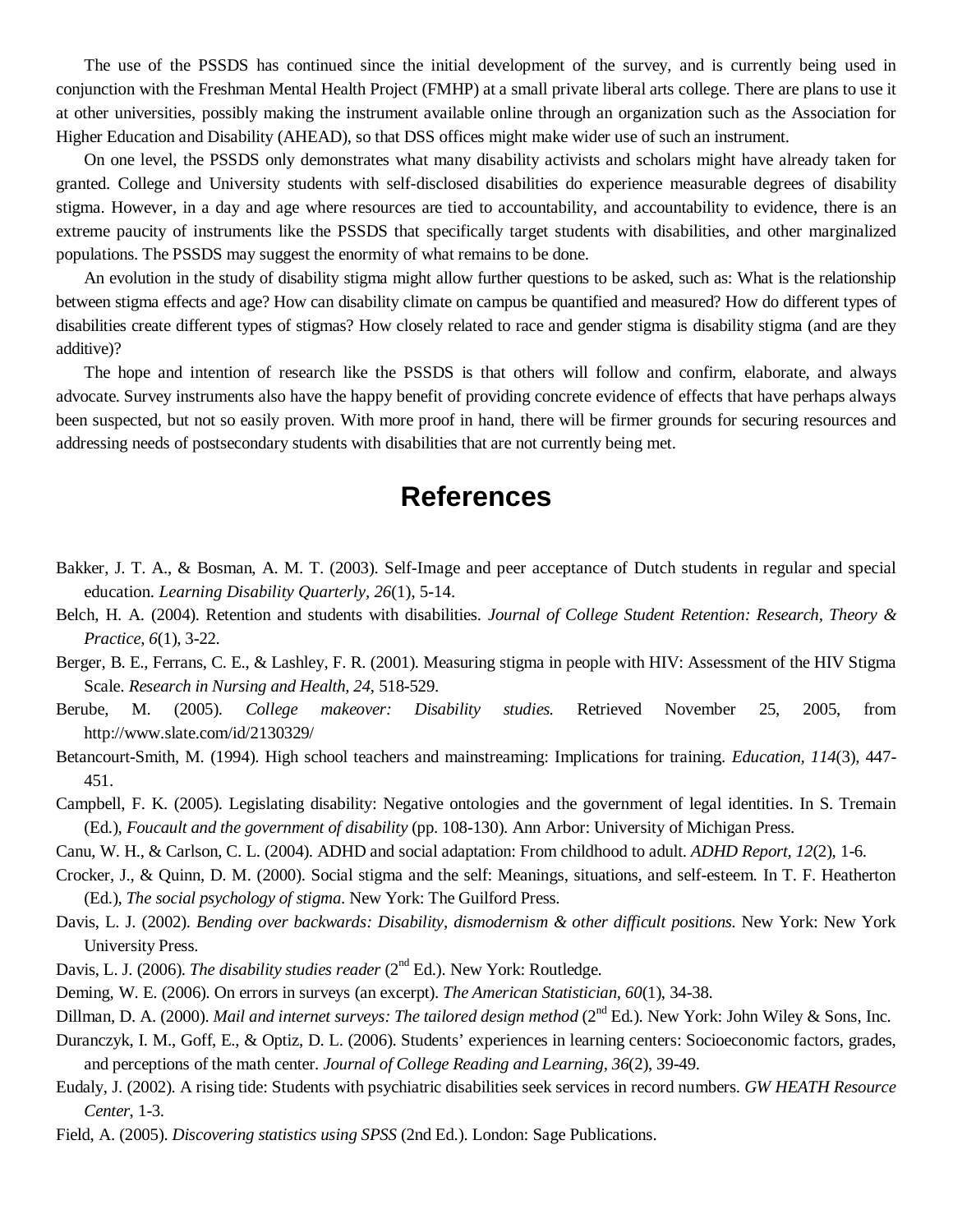- Field, S., Sarver, M. D., & Shaw, S. F. (2003). Self-determination: The key to success in postsecondary education for students with learning disabilities. *Remedial and Special Education, 24*(6), 339-349.
- Fowler, F. J. (2002). *Survey research methods* (3rd Ed.) Thousand Oaks, CA: Sage Publications.
- Frank, J. J. (2004). The avoidance of help-seeking: A study of the experiences of persons with severe visual impairment with the Americans with Disabilities Act (ADA) accommodation request process for print access. *Dissertation Abstracts International Section A: Humanities and Social Sciences, 64*(12-A).
- Frazier, T. W., Youngstrom, E. A., Glutting, J. J., & Watkins, M. W. (2007). ADHD and achievement: Meta-analysis of the child, adolescent, and adult literatures and a concomitant study with college students. *Journal of Learning Disabilities, 40*(1), 49-65.
- Getzel, E. E. (2008). Addressing the persistence and retention of students with disabilities in higher education: Incorporating key strategies and supports on campus. *Exceptionality, 16*(4), 207-219.
- Gilbert, W. S. (1996, April 20-23). *Bridging the gap between high school and college: A successful program that promotes academic success for Hopi and Navajo students.* Paper presented at the Retention in Education for Today's American Indian Nations, Tucson, AZ.
- Goffman, E. (1963). *Stigma: Notes on the management of spoiled identity.* Englewood Cliffs, NJ: Prentice-Hall, Inc.
- Gregory, R. S., & Satterfield, T. A. (2002). Beyond perception: The experience of risk and stigma in community contexts. *Risk Analysis, 22*(2), 347-358.
- Hartmann, T. (2003). *The Edison gene: ADHD and the gift of the hunter child.* Rochester, VT: Park Street Press.
- Hughes, S. (2005). The statistics of disability. *AMSTAT*, 2-3.
- Janiga, S. J., & Costenbader, V. (2002). The transition from high school to postsecondary education for students with learning disabilities. *Journal of Learning Disabilities, 35*(5), 462-468, 479.
- Lepkowski, J. M., Couper, M. P., Mathiowetz, N., Tourangeau, R., & Raghunathan, T. (2006). Survey methodology research for improved health statistics. *Institute for Social Research*, 533-538.
- Levin, S., & Laar, C. V. (Eds.). (2006). *Stigma and group inequality: Social psychology perspectives*. Mahwah, NJ: Lawrence Erlbaum Associates.
- Litwin, M. S. (2003). *How to assess and interpret survey psychometrics* (2<sup>nd</sup> Ed. Vol. 8). Thousand Oaks, CA: Sage Publications.
- Olney, M. F., & Brockelman, K. F. (2005). The impact of visibility of disability and gender on the self-concept of University students with disabilities. *Journal of Postsecondary Education and Disability, 18*(1), 80-91.
- Olney, M. F., Brockelman, K. F., Kennedy, J., & Newsome, M. A. (2004). Do you have a disability? A population-based test of acceptance, denial, and adjustment among adults with disabilities in the U.S. *The Journal of Rehabilitation, 70*(1), 4- 10.
- Perry, S. N., & Franklin, K. K. (2006). I'm not the gingerbread man: Exploring the experiences of college students diagnosed with ADHD. *Journal of Postsecondary Education and Disability, 19*(1), 94-109.
- Peters, C. B. (2006). *Teaching first year college students.* San Francisco, CA: Jossey-Bass.
- Price, L. A., Gerber, P. J., Mulligan, R., & Williams, P. (2005). To be or not to be learning disabled: A preliminary report on self-disclosure and adults with learning disabilities. *Thalamus*(Spring), 18-29.
- Reaser, A., Prevatt, F., Petschre, Y., & Proctor, B. (2007). The learning and study strategies of college students with ADHD. *Pscyhology in the Schools, 44,* 627-638.
- Rose, D. H., Harbour, W. S., Johnson, C. S., Daley, S. G., & Abarbanell, L. (2006). Universal Design for learning in postsecondary education: Reflections on principles and their application. *Journal of Postsecondary Education and Disability, 19*(2), 135-151.
- Skinner, M. E. (2004). College students with learning disabilities speak out: What it takes to be successful in postsecondary education. *Journal of Postsecondary Education and Disability, 17*(2), 91-104.
- Seven parent populations your institution may be alienating. (2006). *Recruitment & Retention in Higher Education, 20*(12), 3-6.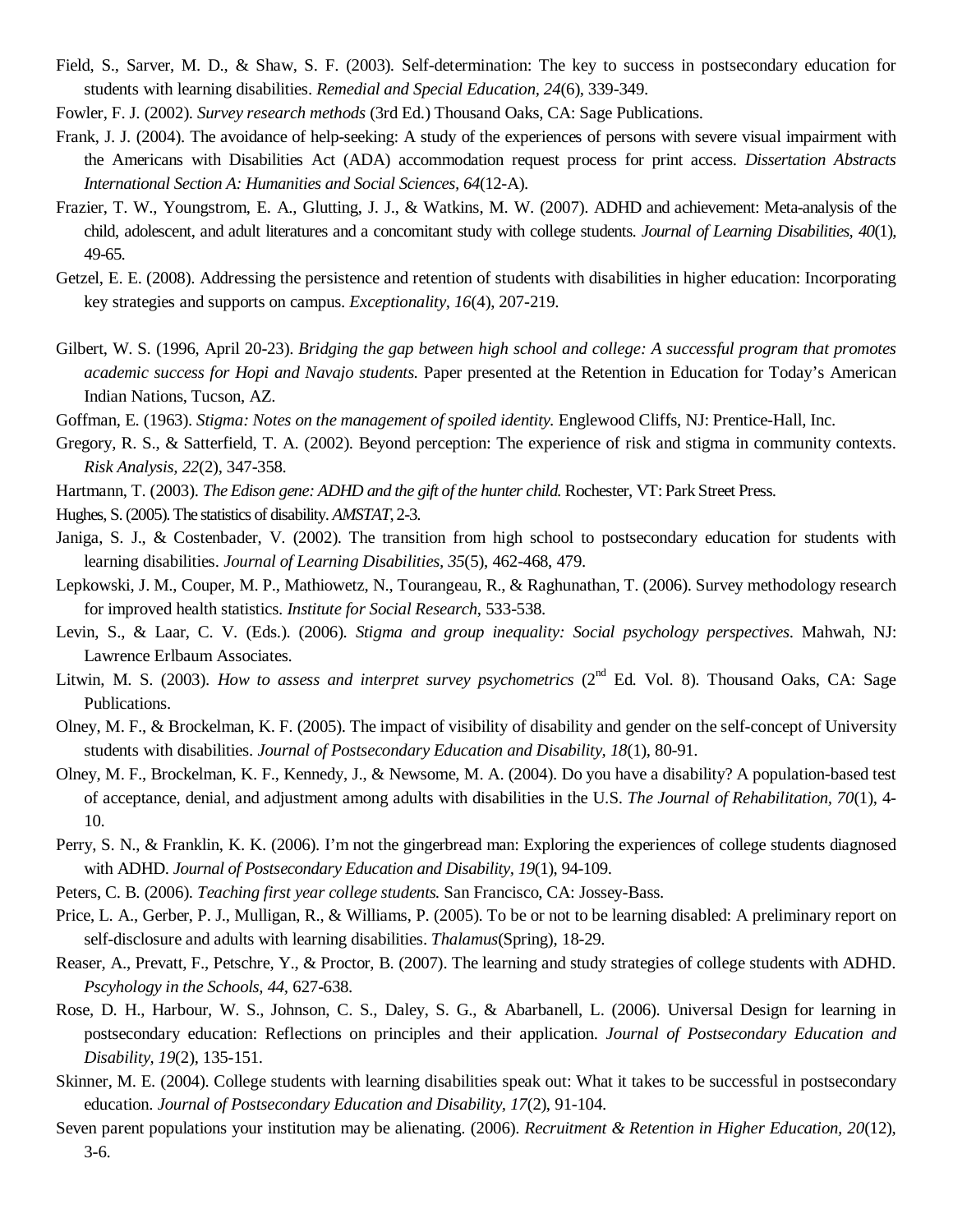Sydow, D. L., & Sandel, R. H. (1996). *Making Student Retention an Institutional Priority.* 

- Trammell, J. (2000). Your Child Has a Learning Disability: How should you feel, and What should you do? *The Toy Box*(Winter).
- Trammell, J. (2002a). *Perceptions of college students with disabilities: A qualitative study.*Unpublished manuscript, Randolph-Macon College, Ashland, VA.
- Trammell, J. (2002b). Unpublished transcripts of interviews with students with self-disclosed disabilities. Ashland, VA: Randolph-Macon College.
- Trammell, J. (2003a, July 15). *Disability in higher education: The impact of ADA accommodations on end of term grades for students with disabilities.* Paper presented at the Learning Conference, London, England.
- Trammell, J. (2003b). The impact of academic accommodations on final grades in a postsecondary setting. *Journal of College Reading and Learning, 34*(1), 76-90.
- Trammell, J. (2005, February 23). Transitioning students with disabilities to college. Paper presented at the St. Joseph's Villa School, Richmond, VA.
- Trammell, J. (2006). *Development of the Postsecondary Student Survey of Disability-Related Stigma* (SSDRS). Richmond, VA: Virginia Commonwealth University.
- Trammell, J., & Hathaway, M. (2007). Help-seeking patterns in college students with disabilities. *Journal of Postsecondary Education and Disability, 20*(1), 5-15.
- Tremain, S. (Ed.). (2005). *Foucault and the government of disability.* Ann Arbor, MI: The University of Michigan Press.
- Utsey, S. O., & Ponterotto, J. G. (1996). Development and validation of the Index of Race-Related Stress (IRRS). *Journal of Counseling Psychology, 43*(4), 490-501.
- Venezia, A. (2003). Connecting the Systems: What Can Postsecondary Education Do To Work with K-12 To Help Students Better Prepare for College? *Peer Review, 5*(2), 27-30.
- Vincent, V. C. (1983). *Impact of a College Learning Assistance Center on the Achievement and Retention of Disadvantaged Students*. Texas.
- Vogt, W. P. (2007). Surveys and sampling. In *Quantitative research methods for professionals.* Boston: Pearson.
- Wahl, O. F., & NetLibrary Inc. (1999). *Telling is risky business mental health consumers confront stigma.* New Brunswick, N.J.: Rutgers University Press.
- Warshaw, M. (2006, January/February). The good and bad side of labels. *2E Newsletter*, 14-15.
- Wessel, R. D., Jones, J. A., Markle, L., & Westfall, C. (2009). Retention and graduation of students with disabilities: Facilitating student success. *Journal of Postsecondary Education & Disability, 21*(3), 116-125.
- Weyandt, L. L., & DuPaul, G. (2006). ADHD in college students. *Journal of Attention Disorders, 10*(1), 9-19.
- Wong, B. Y. L., & Donahue, M. (Eds.). (2002). *The social dimensions of learning disabilities: Essays in honor of Tanis Bryan.* Mahwah, NJ: Lawrence Erlbaum Associates, Publishers.
- Zuker, R. F. (1997). Stress Points in the College Transition: What To Expect/How To Help Students Cope. *College Board Review*(182), 14-21.

## **About the Author**

Jack Trammell received his B.A. in political science at Grove City College, a special education certification from the University of Virginia, and his M.Ed. and Ph.D. in education from Virginia Commonwealth University. His experience includes working as a public school teacher in history and special education and working as a freelance writer. He is currently assistant professor of sociology and Director of Disability Support Services at Randolph-Macon College. He can be reached by e-mail at: jtrammel@rmc.edu.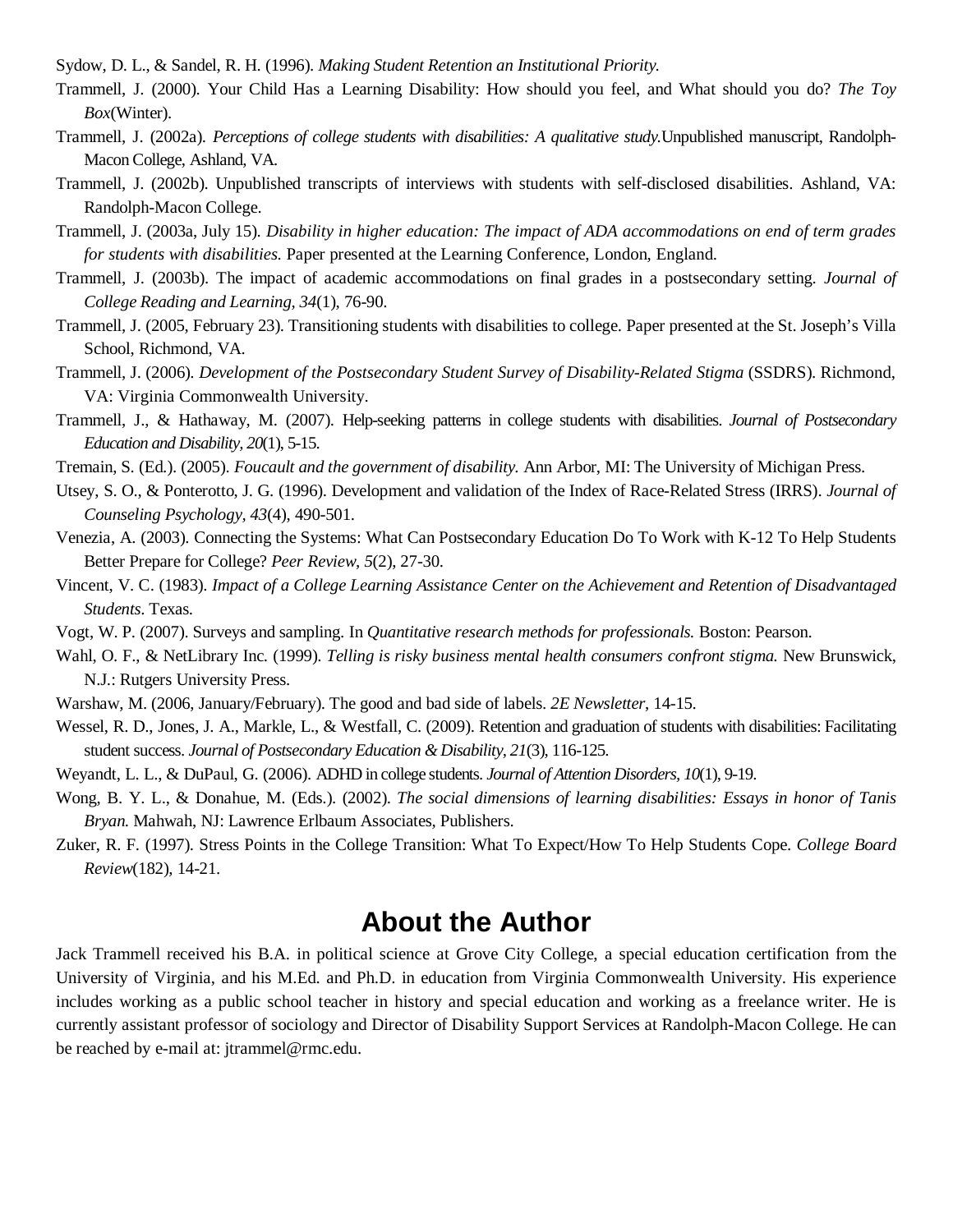# **Appendix**

### **Postsecondary Student Survey of Disability-Related Stigma**

**Dear Student:** Thank you for volunteering to fill out the following survey. When circling your responses, keep in mind your opinions and feelings as a student with a disability. On this survey, disability refers to disabilities of all types, visible or invisible. Please circle the appropriate response to the right of each statement and respond to every statement. Do not write your name anywhere; your choice to participate is voluntary, and your responses will ALWAYS remain anonymous. The scale runs from never to all the time. Keep the pencil!

| 1. I think about my disability<br>2. Students with disabilities don't<br>receive as many opportunities |                                                 | never<br>never | occasionally regularly frequently all the time<br>occasionally regularly frequently all the time |  |  |
|--------------------------------------------------------------------------------------------------------|-------------------------------------------------|----------------|--------------------------------------------------------------------------------------------------|--|--|
| as those without disabilities                                                                          |                                                 |                |                                                                                                  |  |  |
| 3. Teachers view me as having<br>a shortcoming                                                         |                                                 | never          | occasionally regularly frequently all the time                                                   |  |  |
| 4. My friends think I'm different<br>because of my disability                                          |                                                 | never          | occasionally regularly frequently all the time                                                   |  |  |
| 5. People with disabilities are<br>treated differently                                                 |                                                 | never          | occasionally regularly frequently all the time                                                   |  |  |
| 6. I think of myself as smart                                                                          |                                                 | never          | occasionally regularly frequently all the time                                                   |  |  |
| 7. Students with disabilities are<br>discriminated against                                             |                                                 | never          | occasionally regularly frequently all the time                                                   |  |  |
| 8. Teachers view me positively                                                                         |                                                 | never          | occasionally regularly frequently all the time                                                   |  |  |
| 9. I get along well with others<br>10. Society stereotypes people                                      |                                                 | never          | occasionally regularly frequently all the time                                                   |  |  |
| with disabilities                                                                                      |                                                 | never          | occasionally regularly frequently all the time                                                   |  |  |
| 11. I feel frustrated about school                                                                     |                                                 | never          | occasionally regularly frequently all the time                                                   |  |  |
| 12. Students with disabilities are<br>successful                                                       |                                                 | never          | occasionally regularly frequently all the time                                                   |  |  |
| 13. I do poorly on tests in part<br>due to my disability                                               |                                                 | never          | occasionally regularly frequently all the time                                                   |  |  |
| 14. Other students are understanding                                                                   |                                                 |                |                                                                                                  |  |  |
| about disabilities                                                                                     | Please turn over and continue on the other side | never          | occasionally regularly frequently all the time                                                   |  |  |
| 15. I get support from other<br>students with disabilities                                             |                                                 | never          | occasionally regularly frequently all the time                                                   |  |  |
| 16. I feel good about myself                                                                           |                                                 | never          | occasionally regularly frequently all the time                                                   |  |  |
| 17. Students with disabilities are                                                                     |                                                 |                |                                                                                                  |  |  |

**successful in the workplace** never occasionally regularly frequently all the time